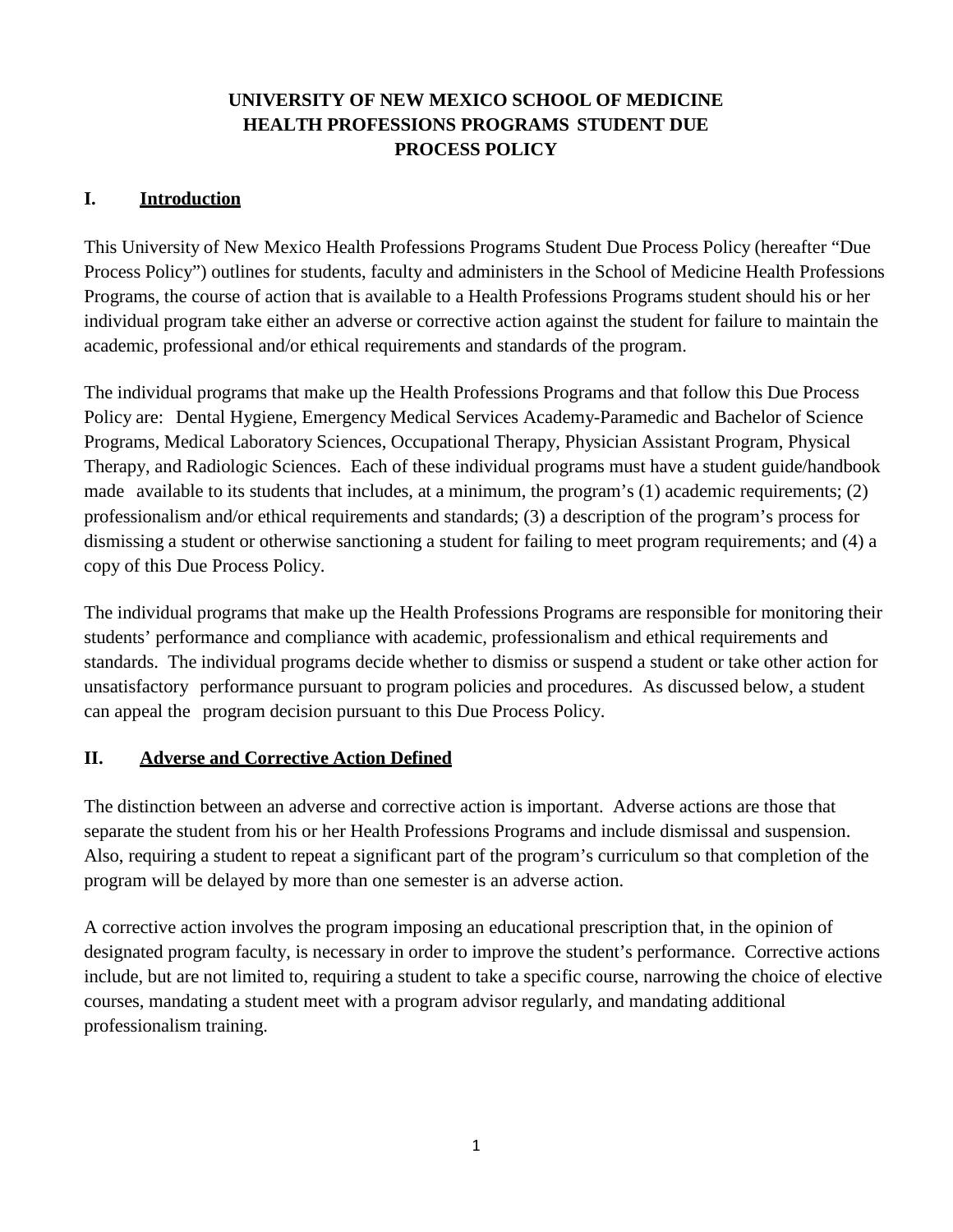Adverse actions are subject to being appealed by the student as provided for in Sections III through VI herein. Corrective actions cannot be similarly appealed by the student, but may be reviewed at the student's request as provided for under Section VIII of this Due Process Policy.

### **III. Appeal of Program Decision Imposing Adverse Action**

A student who disagrees with his or her Health Professions Program's decision imposing adverse action is entitled to appeal that decision to the Health Professions Programs Appeals Committee, which is composed of members of the Health Professions Programs Evaluation Committee. The request for appeal must be made in writing to the Assistant Dean for Health Professions, stating the reasons why the student disagrees with the Health Professions Program's decision, and must be received by the Assistant Dean within fifteen (15) calendar days after the student receives the program's written letter imposing adverse action. If the student fails to notify the Assistant Dean within fifteen (15) calendar days, this shall be considered a waiver of his/her right to appeal the adverse action and the Health Professions Program's decision shall be final for the University of New Mexico.

## **IV. Formation of a Health Professions Programs Appeals Committee**

When an appeal is timely made by a student, the Assistant Dean for Health Professions Programs will form a Health Professions Programs Appeals Committee ("Appeals Committee") consisting of four (4) faculty members from the Health Professions Programs Evaluation Committee ("Evaluation Committee") and one (1) student in good academic standing from the same program but a different class/cohort than the student bringing the appeal.

The Evaluation Committee consists of one faculty member from each program appointed by the director of the program and up to three (3) members appointed by the Assistant Dean for Health Professions Programs. Evaluation Committee members serve a 3-year term which may be renewed for one additional 3-year term. Ideally, the Evaluation Committee will have a mixture of experienced and new members. Members will receive an orientation when appointed to an Appeals Committee, including a review of this Due Process Policy and any relevant policies from the appealing student's program.

The Assistant Dean of Health Professions Programs will review the composition of the Appeals Committee with the student making the appeal. If the student objects that any member is biased against the student or otherwise may not be a fair Appeals Committee member, the Assistant Dean will consider the student's objections and decide whether to remove the members. The Assistant Dean's decision is final. If a Committee member is removed for cause, the Assistant Dean will appoint a new member if one is available from the Health Professions Programs Evaluation Committee. If a new member is not available, the Appeals Committee will proceed to hear the appeal with three faculty and one student member. The Appeals Committee will select one of its faculty members to serve as chair.

## **V. Review of Appeal by Health Professions Programs Appeals Committee**

The Appeals Committee will accept relevant documentary evidence for review from the student and the director of the program that took the adverse action. Each party will be provided with a copy of the other's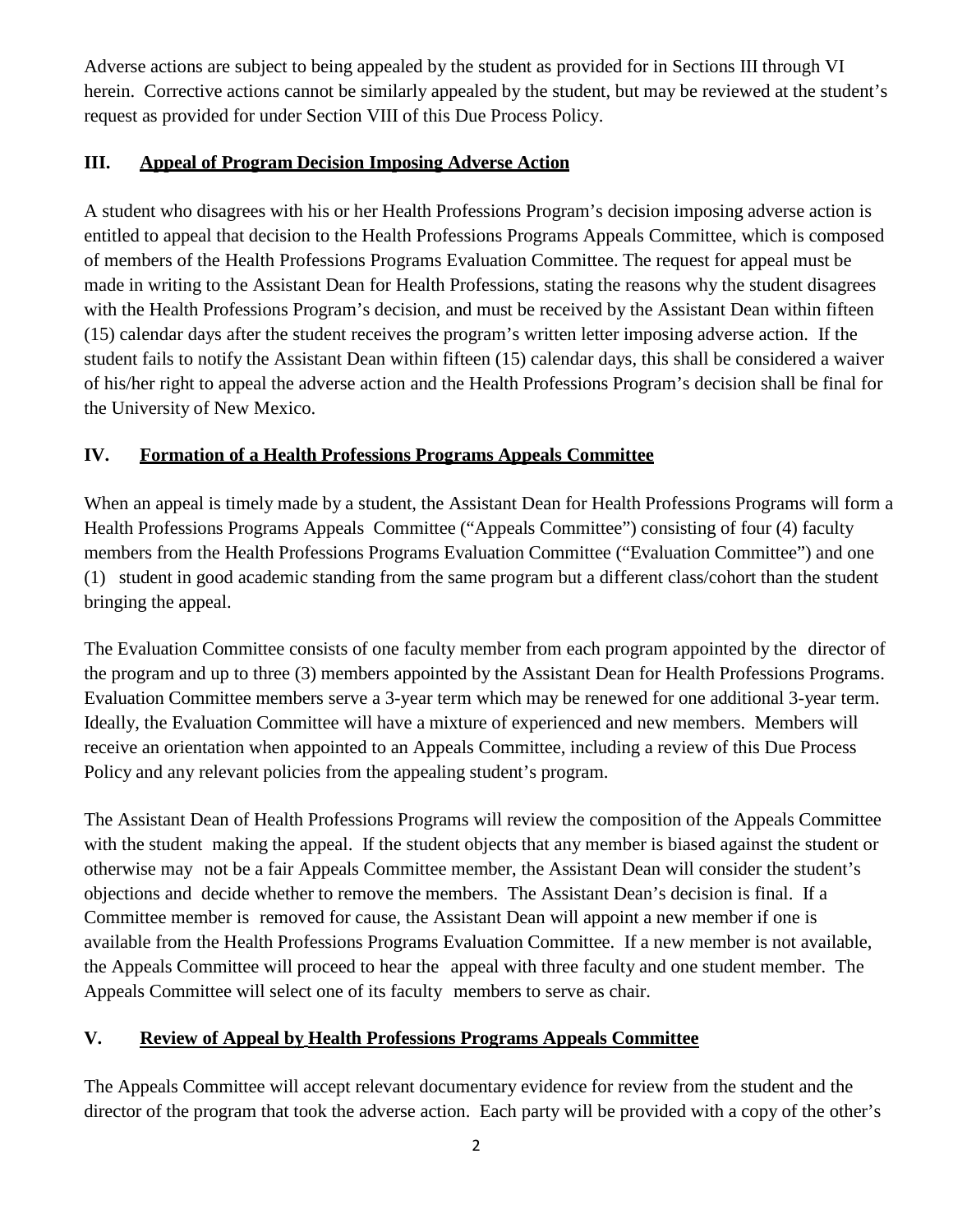submission. The Appeals Committee will conduct individual interviews with the student, director and faculty from the program that took adverse action and others with relevant information. The Appeals Committee will decide who will be interviewed. These interviews will be tape recorded and the student will be offered an opportunity to listen to the tapes. The student will not attend the actual interviews. After the Appeals Committee concludes its interviews, if it has additional questions for the student and/or if the student wants to respond to statements from any of the witnesses, the student will be offered one opportunity to meet with the Appeals Committee.

After all of the interviews have been completed, including the final interview with the student, the Appeals Committee will deliberate in closed session. Within thirty (30) calendar days of completing the interviews, the Appeals Committee will decide the appeal by a vote (simple majority) of its members and issue its written decision, which will include its rationale. The final decision will be to uphold or overturn the adverse action imposed on the student by the program. The student and the program director will each be sent the Appeals Committee's decision.

In arriving at its decision, the Appeals Committee shall not overrule the academic judgment of a faculty member in the program on the assignment of grades to the student. The Appeals Committee should, as appropriate in the case, consider: (1) whether the program followed its own policies governing student performance, advancement and program completion; (2) whether the evidence supports the program's decision; and (3) whether the student has significant new information that bears on the program's decision that was not available to the student when that decision was made. If the Appeals Committee finds that the student has significant new information, the appeal shall be referred back to the student's program for reconsideration of the adverse action in light of that information. If the program affirms the adverse action, the student may request review by the Appeals Committee. The Appeals Committee will consider any additional relevant evidence and/or witness interviews and issue its written decision within thirty (30) calendar days.

#### **VI. Appeal to the Dean**

Either the student or the program director may appeal the decision of the Appeal Committee to the Dean of the School of Medicine or designee in writing within thirty (30) calendar days of receipt of the Appeals Committee's decision. Failure to submit a timely appeal means that the student and/or program director waive their right to appeal and the decision of the Appeals Committee shall be final for the School of Medicine.

The Dean or designee will review the student's academic record; the decisions of the program, Health Professions Programs Appeals Committee and any other documents in the student's program file. Additionally, the Dean may meet with the student and program director. The Dean (or designee) shall issue a written decision on the appeal and send a copy to the student and the program director.

#### **VII. Appeal to the Chancellor**

The student may appeal the decision of the Dean of the School of Medicine to the Chancellor of the Health Sciences Center, or his or her designee by providing a written appeal within (15) calendar days of the receipt